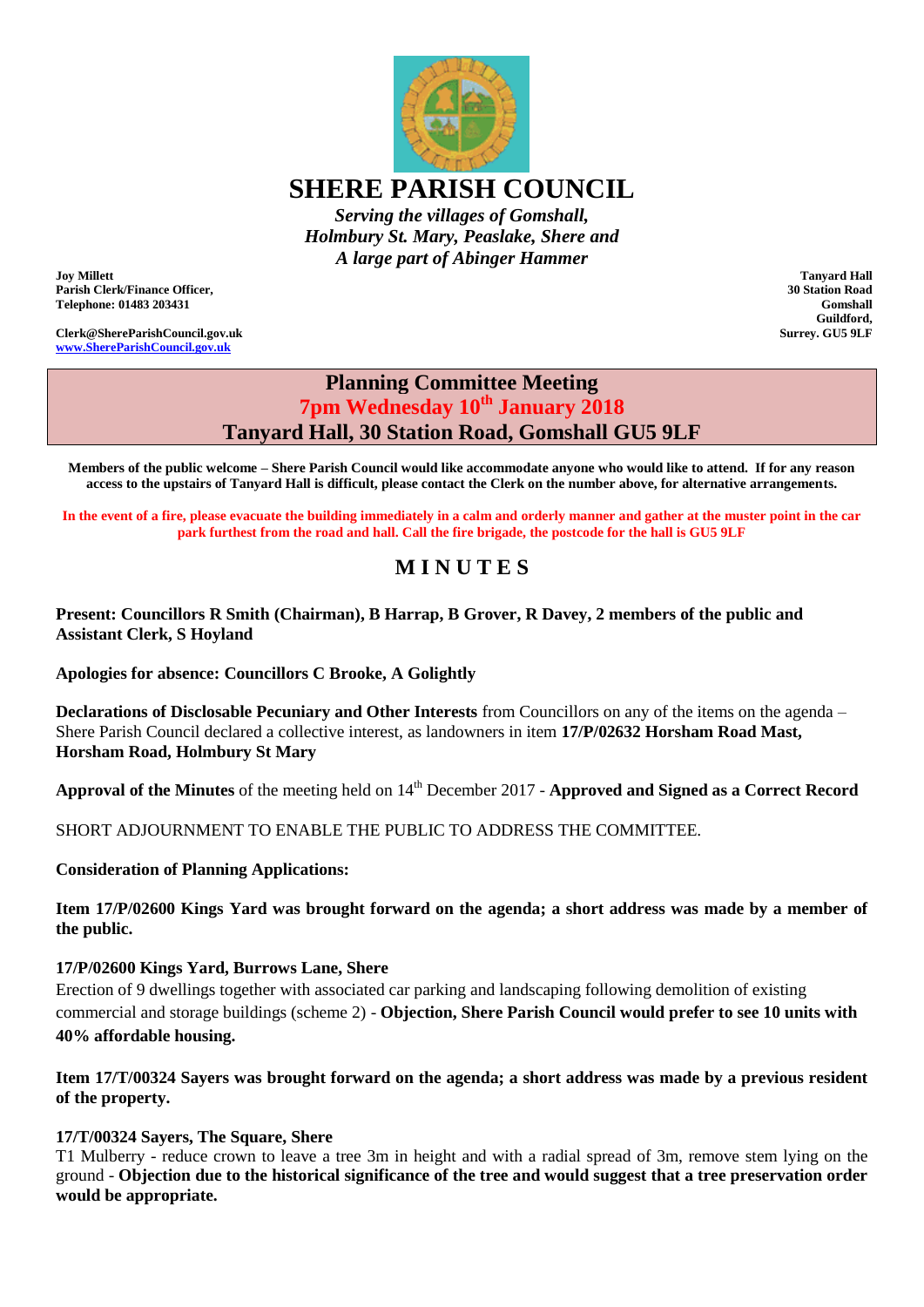#### **17/P/02476 Little Quakers, Lawbrook Lane, Peaslake**

Replacement dwelling and new detached garage – **No Objection**

#### **17/P/02482 Kinsteary, 36 New Road, Gomshall**

Proposed two storey side and single storey rear extensions together with the addition of a front porch - **No Objection**

### **17/P/02573 The Bungalow, Hoe Lane, Peaslake**

Removal of porch and out buildings and erect single storey side and single story rear extensions - **No Objection**

### **17/P/02407 2 Burrows Cross House, Burrows Cross, Shere**

Reorganisation of parking and vehicular access with new roundabout on access driveway. Demolition of existing shared garage building. New two-bay garage with storage areas - **No Objection but again with the same condition request as stated on previous proposals 'a condition to ensure that the courtyard is not used for parking to improve the setting of the Listed Building'**

### **17/P/02408 3 Burrows Cross House, Burrows Cross, Shere**

Creation of new vehicular access from Lawbrook Lane, with new garage and parking to rear of house. Reorganisation of parking and vehicular access with new roundabout on access driveway to front; demolition of existing shared garage building - **No Objection but again with the same condition request as stated on previous proposals 'a condition to ensure that the courtyard is not used for parking to improve the setting of the Listed Building'**

### **17/P/02409 4 Burrows Cross House, Burrows Cross, Shere**

Re organisation of parking and vehicular access with new roundabout on access driveway. Demolition of existing shared garage building. New double garage and parking area - **No Objection but again with the same condition request as stated on previous proposals 'a condition to ensure that the courtyard is not used for parking to improve the setting of the Listed Building'**

## **17/P/02597 Bridge House, 74 Station Road, Gomshall**

Change of use of front section ground floor from shop to residential to provide 2 new houses – **No Objection in principle but dangerous access for parking and harmful to the street scene, existing shop front should be maintained.**

#### **17/P/02478 Ponds Farm Livery, Ponds Farm, Ponds Lane, Shere**

Proposed extension to stable block, enlargement of sand school and installation of horse walker; addition of floodlights - **Objection, no floodlighting**

## **17/P/02615 Byways, Knob Field, Abinger Hammer**

Erection of detached double garage – **Objection, intruding on the gap between Byways and the neighbouring property would be harmful to the openness of the greenbelt**

## **Consideration of Applications received after the agenda had been printed – details available at the meeting**

## **17/P/02632 Horsham Road Mast, Horsham Road, Holmbury St Mary**

Prior notification under Part 16 of the Town and County Planning (General Permitted Development) (England) Order 2015 for the erection of a 15m telegraph pole style mast containing 3 antennas, the installation of 1 equipment cabinet and a meter cabinet and development ancillary thereto - **No Comment - Shere Parish Council is landowner**

**Consideration of Tree Applications** including those received after the agenda had been printed – details available at the meeting.

The tree application was brought forward on the agenda and was discussed earlier in the meeting.